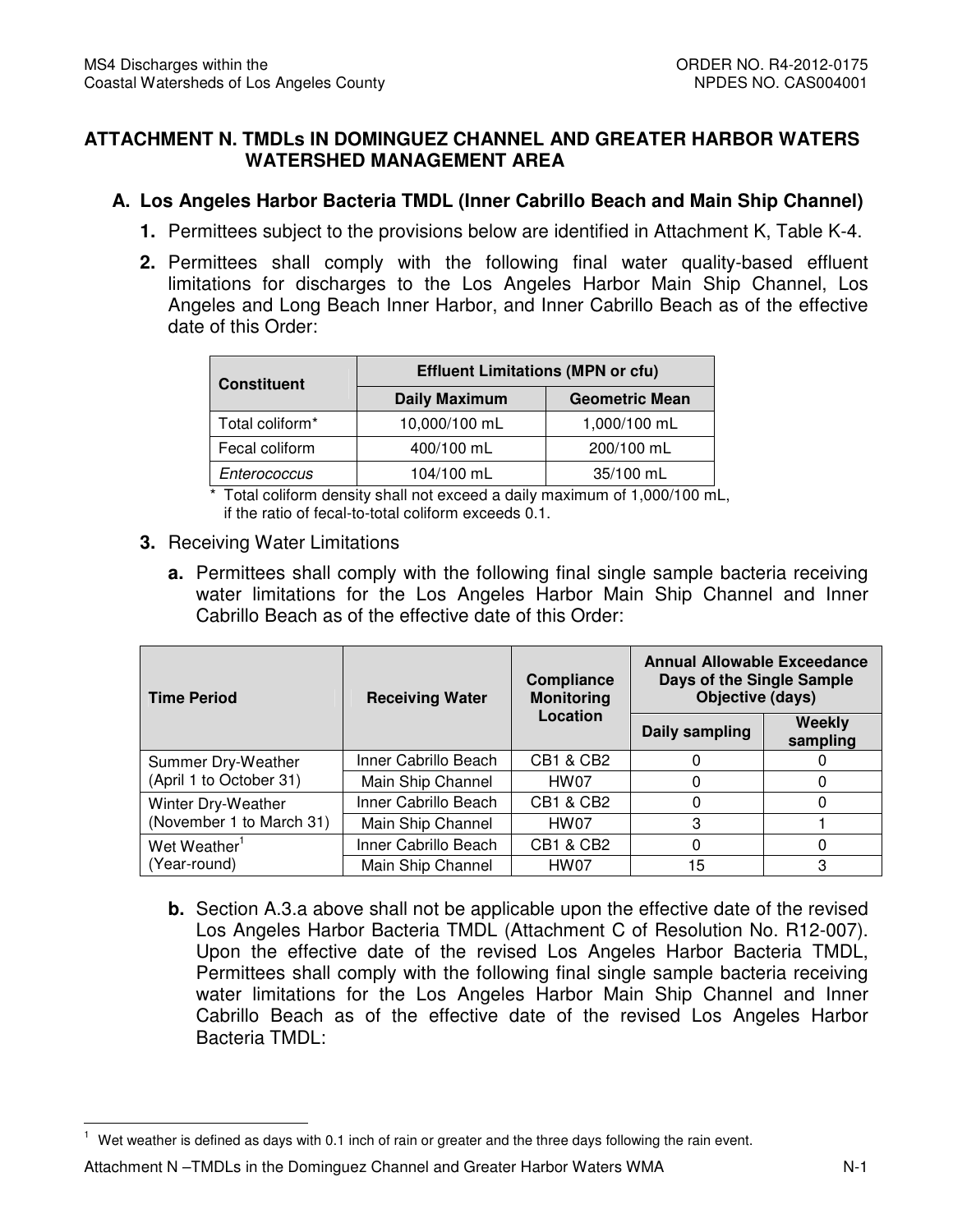| <b>Time Period</b><br><b>Receiving Water</b> |                      | <b>Compliance</b><br><b>Monitoring</b> | <b>Annual Allowable Exceedance</b><br>Days of the Single Sample<br>Objective (days) |                    |
|----------------------------------------------|----------------------|----------------------------------------|-------------------------------------------------------------------------------------|--------------------|
|                                              |                      | Location                               | Daily sampling                                                                      | Weekly<br>sampling |
| Summer Dry-Weather                           | Inner Cabrillo Beach | <b>CB1 &amp; CB2</b>                   |                                                                                     |                    |
| (April 1 to October 31)                      | Main Ship Channel    | HW07                                   | 0                                                                                   | 0                  |
| Winter Dry-Weather                           | Inner Cabrillo Beach | <b>CB1 &amp; CB2</b>                   | 0                                                                                   |                    |
| (November 1 to March 31)                     | Main Ship Channel    | HW07                                   | 8                                                                                   |                    |
| Wet Weather <sup>2</sup>                     | Inner Cabrillo Beach | <b>CB1 &amp; CB2</b>                   | $\Omega$                                                                            | 0                  |
| (Year-round)                                 | Main Ship Channel    | HW07                                   | 15                                                                                  | 3                  |

 **c.** Permittees shall comply with the following geometric mean receiving water limitations for the Los Angeles Harbor Main Ship Channel, Los Angeles and Long Beach Inner Harbor, and Inner Cabrillo Beach as of the effective date of this Order:

| <b>Constituent</b> | <b>Geometric Mean</b> |
|--------------------|-----------------------|
| Total coliform     | 1,000 MPN/100 mL      |
| Fecal coliform     | 200 MPN/100 mL        |
| Enterococcus       | 35 MPN/100 mL         |

## **B. Machado Lake Trash TMDL**

l  $\sqrt{2}$ 

- **1.** Permittees subject to the provisions below are identified in Attachment K, Table K-4.
- **2.** Permittees shall comply with the final water quality-based effluent limitation of zero trash discharged to Machado Lake no later than March 6, 2016, and every year thereafter.
- **3.** Permittees shall comply with interim and final water quality-based effluent limitations for trash discharged to Machado Lake, per the schedule below:

| ganons of uncompressed trash per year) |                       |                   |                                     |                   |                   |                               |
|----------------------------------------|-----------------------|-------------------|-------------------------------------|-------------------|-------------------|-------------------------------|
| <b>Permittees</b>                      | Baseline <sup>3</sup> | 3/6/2012<br>(80%) | 3/6/2013<br>(60%)                   | 3/6/2014<br>(40%) | 3/6/2015<br>(20%) | 3/6/2016 <sup>4</sup><br>(0%) |
|                                        |                       |                   | Annual Trash Discharge (gallons/yr) |                   |                   |                               |
| Carson                                 | 8141                  | 6513              | 4885                                | 3257              | 1628              |                               |
| Lomita                                 | 9393                  | 7514              | 5636                                | 3757              | 1879              |                               |
| City of Los<br>Angeles                 | 12331                 | 9865              | 7399                                | 4932              | 2466              | 0                             |
| Los Angeles<br>County                  | 8304                  | 6643              | 4982                                | 3322              | 1661              | 0                             |

 **Machado Lake Trash Water Quality-Based Effluent Limitations (gallons of uncompressed trash per year)** 

Wet weather is defined as days with 0.1 inch of rain or greater and the three days following the rain event.

<sup>3</sup>  estimated trash generation rate of 5334 gallons of uncompressed trash per square mile per year. 3 The Regional Water Board calculated the baseline water quality-based effluent limitations for the Permittees based on the

<sup>&</sup>lt;sup>4</sup> Permittees shall achieve their final effluent limitation of zero trash discharge for the 2015-2016 storm year and every year thereafter.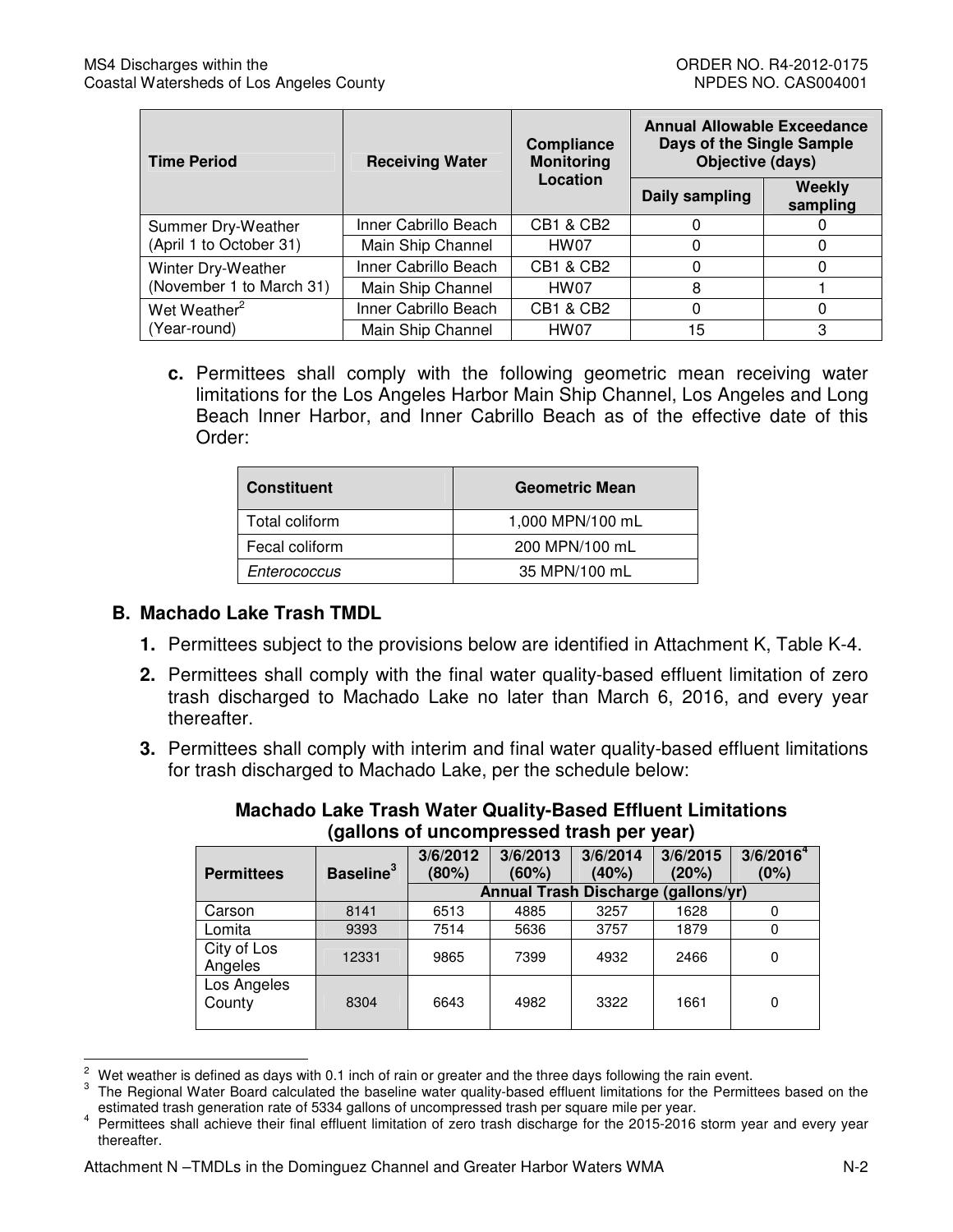| Los Angeles<br><b>County Flood</b><br><b>Control District</b> | 16    | 13    | 10    | 7     | 3    | 0        |
|---------------------------------------------------------------|-------|-------|-------|-------|------|----------|
| Palos Verdes<br>Estates                                       | 1976  | 1581  | 1186  | 791   | 395  | 0        |
| Rancho Palos<br>Verdes                                        | 5227  | 4181  | 3136  | 2091  | 1045 | 0        |
| Redondo<br>Beach                                              | 18    | 15    | 11    | 7     | 4    | 0        |
| Rolling Hills                                                 | 7004  | 5603  | 4202  | 2801  | 1401 | $\Omega$ |
| Rolling Hills<br>Estates                                      | 14722 | 11777 | 8833  | 5889  | 2944 | 0        |
| Torrance                                                      | 34809 | 27847 | 20885 | 13924 | 6962 | $\Omega$ |

- **4.** If a Permittee opts to derive a site specific trash generation rate through its Trash Monitoring and Reporting Plan (TMRP), the baseline limitation will be calculated by multiplying the point source area(s) by the derived trash generation rate(s).
- **5.** Permittees shall comply with the interim and final water quality-based effluent limitations for trash in B.2 and B.3 above per the provisions in Part VI.E.5.

# **C. Machado Lake Nutrient TMDL**

- **1.** Permittees subject to the provisions below are identified in Attachment K, Table K-4.
- **2.** Permittees shall comply with the following interim and final water quality-based effluent limitations for discharges to Machado Lake:

|                                        |                                                             | <b>Interim and Final Effluent Limitations</b>                                    |  |  |
|----------------------------------------|-------------------------------------------------------------|----------------------------------------------------------------------------------|--|--|
| <b>Deadline</b>                        | <b>Monthly Average</b><br><b>Total Phosphorus</b><br>(mg/L) | <b>Monthly Average</b><br><b>Total Nitrogen</b><br>$(TKN+NO3-N+NO2-N)$<br>(mg/L) |  |  |
| As of the effective date of this Order | 1.25                                                        | 3.5                                                                              |  |  |
| March 11, 2014                         | 1.25                                                        | 2.45                                                                             |  |  |
| September 11, 2018                     | 0.10                                                        | 1.0                                                                              |  |  |

- **3.** Compliance Determination
	- **a.** Permittees may be deemed in compliance with the water quality-based effluent limitations by actively participating in a Lake Water Quality Management Plan (LWQMP) and attaining the receiving water limitations for Machado Lake. The City of Los Angeles has entered into a Memorandum of Agreement with the Regional Water Board to implement the LWQMP and reduce external nutrient loading to attain the following receiving water limitations:

|                                        |                                                             | <b>Interim and Final Receiving</b><br><b>Water Limitations</b>                   |  |  |
|----------------------------------------|-------------------------------------------------------------|----------------------------------------------------------------------------------|--|--|
| <b>Deadline</b>                        | <b>Monthly Average</b><br><b>Total Phosphorus</b><br>(mg/L) | <b>Monthly Average</b><br><b>Total Nitrogen</b><br>$(TKN+NO3-N+NO2-N)$<br>(mg/L) |  |  |
| As of the effective date of this Order | 1.25                                                        | 3.5                                                                              |  |  |
| March 11, 2014                         | 1.25                                                        | 2.45                                                                             |  |  |
| September 11, 2018                     | 0.10                                                        | 1.0                                                                              |  |  |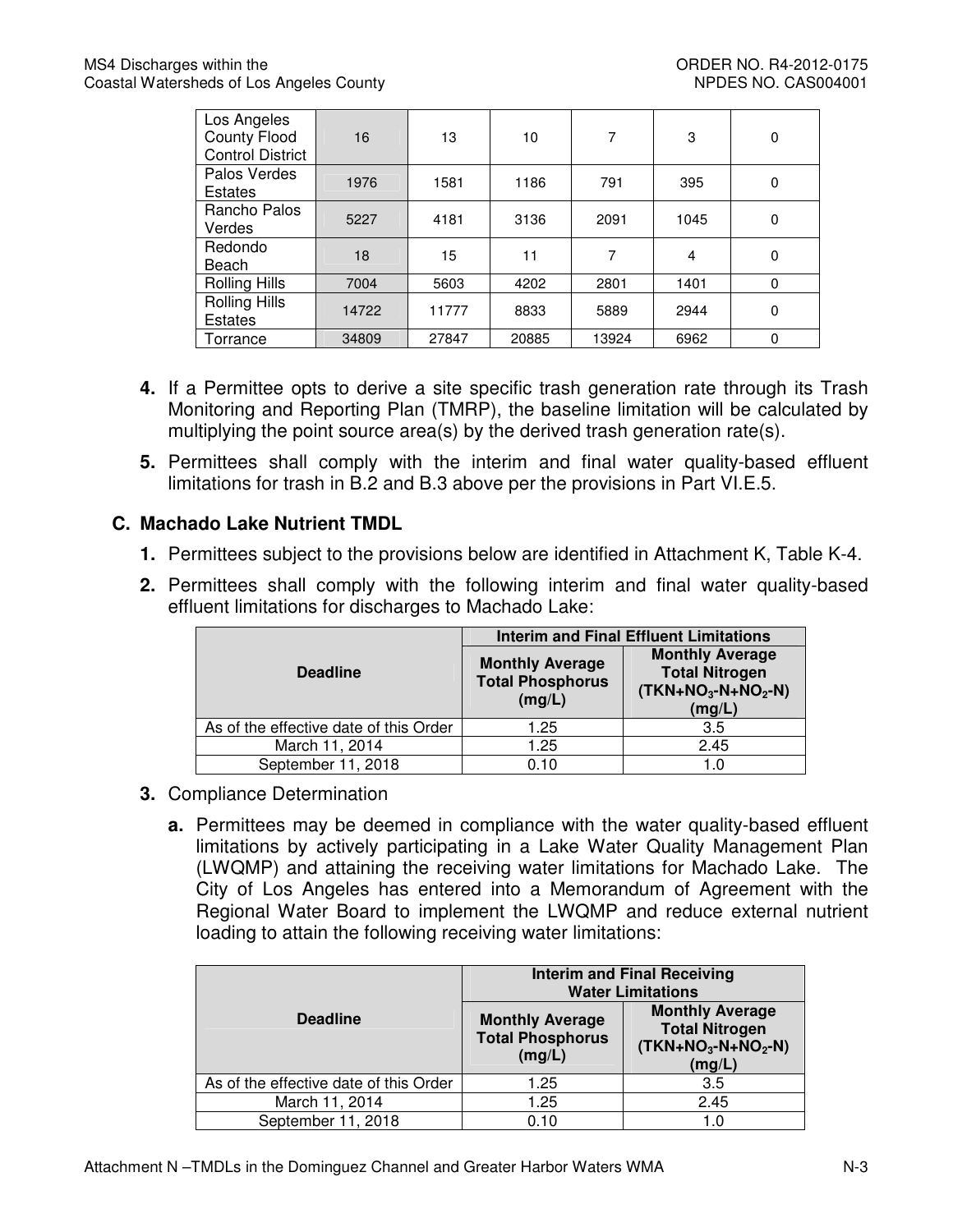- **b.** Permittees may be deemed in compliance with water quality-based effluent limitations by demonstrating reduction of total nitrogen and total phosphorous on an annual mass basis measured at the storm drain outfall of the Permittee's drainage area where approved by the Regional Water Board Executive Officer based on the results of a special study by the Permittee.<sup>5</sup>
	- **i.** The County of Los Angeles submitted a special study work plan, which was approved by the Regional Water Board Executive Officer, and established the following annual mass-based water quality based effluent limitations:

|                    |                                                       | <b>Interim and Final Effluent Limitations</b>                              |  |
|--------------------|-------------------------------------------------------|----------------------------------------------------------------------------|--|
| <b>Deadline</b>    | <b>Annual Load</b><br><b>Total Phosphorus</b><br>(kg) | <b>Annual Load</b><br><b>Total Nitrogen</b><br>$(TKN+NO3-N+NO2-N)$<br>(kg) |  |
| March 11, 2014     | 887                                                   | 1739                                                                       |  |
| September 11, 2018 |                                                       | 710                                                                        |  |

 **ii.** The City of Torrance submitted a special study work plan, which was approved by the Regional Water Board Executive Officer, and established the following annual mass-based water quality based effluent limitations:

|                    |                                                       | <b>Interim and Final Effluent Limitations</b>                              |  |  |
|--------------------|-------------------------------------------------------|----------------------------------------------------------------------------|--|--|
| <b>Deadline</b>    | <b>Annual Load</b><br><b>Total Phosphorus</b><br>(kg) | <b>Annual Load</b><br><b>Total Nitrogen</b><br>$(TKN+NO3-N+NO2-N)$<br>(kg) |  |  |
| March 11, 2014     | 3,760                                                 | 7,370                                                                      |  |  |
| September 11, 2018 | 301                                                   | 3008                                                                       |  |  |
|                    |                                                       |                                                                            |  |  |

## **D. Machado Lake Pesticides and PCBs TMDL**

- **1.** Permittees subject to the provisions below are identified in Attachment K, Table K-4.
- **2.** Permittees shall comply with the following water quality-based effluent limitations for discharges of suspended sediments to Machado Lake, applied as a 3-year average no later than September 30, 2019:

| <b>Pollutant</b>    | <b>Effluent Limitations for Suspended</b><br><b>Sediment-Associated Contaminants</b><br>(µg/kg dry weight) |
|---------------------|------------------------------------------------------------------------------------------------------------|
| <b>Total PCBs</b>   | 59.8                                                                                                       |
| DDT (all congeners) | 4.16                                                                                                       |
| DDE (all congeners) | 3.16                                                                                                       |
| DDD (all congeners) | 4.88                                                                                                       |
| <b>Total DDT</b>    | 5.28                                                                                                       |
| Chlordane           | 3.24                                                                                                       |
| Dieldrin            | 19                                                                                                         |

 $\mathbf 5$  1.0 mg/L total nitrogen based on approved flow conditions. The annual mass-based allocation shall be equivalent to a monthly average concentration of 0.1 mg/L total phosphorus and

l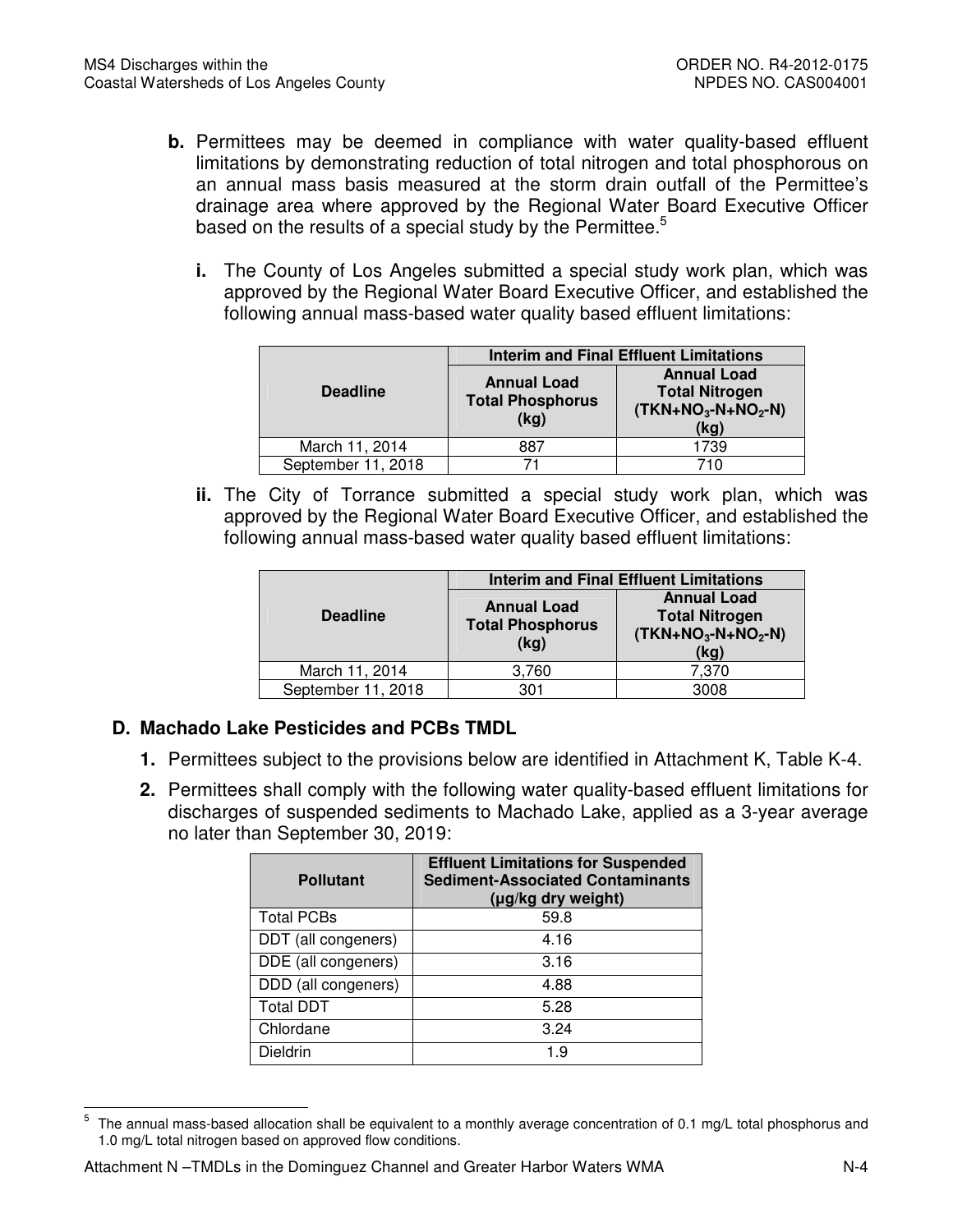### **E. Dominguez Channel and Greater Los Angeles and Long Beach Harbor Waters Toxic Pollutants TMDL**

- **1.** Permittees subject to the provisions below are identified in Attachment K, Tables K-4 and K-13.
- **2.** Permittees shall comply with the interim water quality-based effluent limitations listed below, as of the effective date of this Order:
	- **a.** Permittees shall comply with the following interim water quality-based effluent limitations for discharges to Dominguez Channel freshwater during wet weather:
		- **i.** The freshwater toxicity interim water quality-based effluent limitation is 2 TUc. The freshwater interim effluent limitation shall be implemented as a trigger requiring initiation and implementation of the TRE/TIE process as outlined in US EPA's "Understanding and Accounting for Method Variability in Whole Effluent Toxicity Applications Under the National Pollutant Discharge Elimination System Program" (2000).
		- **ii.** Permittees shall comply with the following interim metals water quality-based effluent limitations for discharges to the Dominguez Channel freshwater and Torrance Lateral during wet weather:

| <b>Metals</b>       | <b>Interim Effluent Limitation</b><br>Daily Maximum (µg/L) |  |
|---------------------|------------------------------------------------------------|--|
| <b>Total Copper</b> | 207.51                                                     |  |
| <b>Total Lead</b>   | 122.88                                                     |  |
| <b>Total Zinc</b>   | 898 87                                                     |  |

 **b.** Permittees shall comply with the following interim concentration-based water quality-based effluent limitations for pollutant concentrations in the sediment discharged to the Dominguez Channel Estuary and Greater Los Angeles and Long Beach Harbor Waters:

| <b>Water Body</b>          | <b>Interim Effluent Limitations</b><br>Daily Maximum (mg/kg sediment) |        |             |            |             |             |
|----------------------------|-----------------------------------------------------------------------|--------|-------------|------------|-------------|-------------|
|                            | <b>Copper</b>                                                         | Lead   | <b>Zinc</b> | <b>DDT</b> | <b>PAHs</b> | <b>PCBs</b> |
| Dominguez Channel Estuary  |                                                                       |        |             |            |             |             |
| (below Vermont Avenue)     | 220.0                                                                 | 510.0  | 789.0       | 1.727      | 31.60       | 1.490       |
| Long Beach Inner Harbor    | 142.3                                                                 | 50.4   | 240.6       | 0.070      | 4.58        | 0.060       |
| Los Angeles Inner Harbor   | 154.1                                                                 | 145.5  | 362.0       | 0.341      | 90.30       | 2.107       |
| Long Beach Outer Harbor    |                                                                       |        |             |            |             |             |
| (inside breakwater)        | 67.3                                                                  | 46.7   | 150         | 0.075      | 4.022       | 0.248       |
| Los Angeles Outer Harbor   |                                                                       |        |             |            |             |             |
| (inside breakwater)        | 104.1                                                                 | 46.7   | 150         | 0.097      | 4.022       | 0.310       |
| Los Angeles River Estuary  | 53.0                                                                  | 46.7   | 183.5       | 0.254      | 4.36        | 0.683       |
| San Pedro Bay Near/Off     |                                                                       |        |             |            |             |             |
| Shore Zones                | 76.9                                                                  | 66.6   | 263.1       | 0.057      | 4.022       | 0.193       |
| Los Angeles Harbor -       |                                                                       |        |             |            |             |             |
| Cabrillo Marina            | 367.6                                                                 | 72.6   | 281.8       | 0.186      | 36.12       | 0.199       |
| Los Angeles Harbor -       |                                                                       |        |             |            |             |             |
| <b>Consolidated Slip</b>   | 1470.0                                                                | 1100.0 | 1705.0      | 1.724      | 386.00      | 1.920       |
| Los Angeles Harbor - Inner |                                                                       |        |             |            |             |             |
| Cabrillo Beach Area        | 129.7                                                                 | 46.7   | 163.1       | 0.145      | 4.022       | 0.033       |
| Fish Harbor                | 558.6                                                                 | 116.5  | 430.5       | 40.5       | 2102.7      | 36.6        |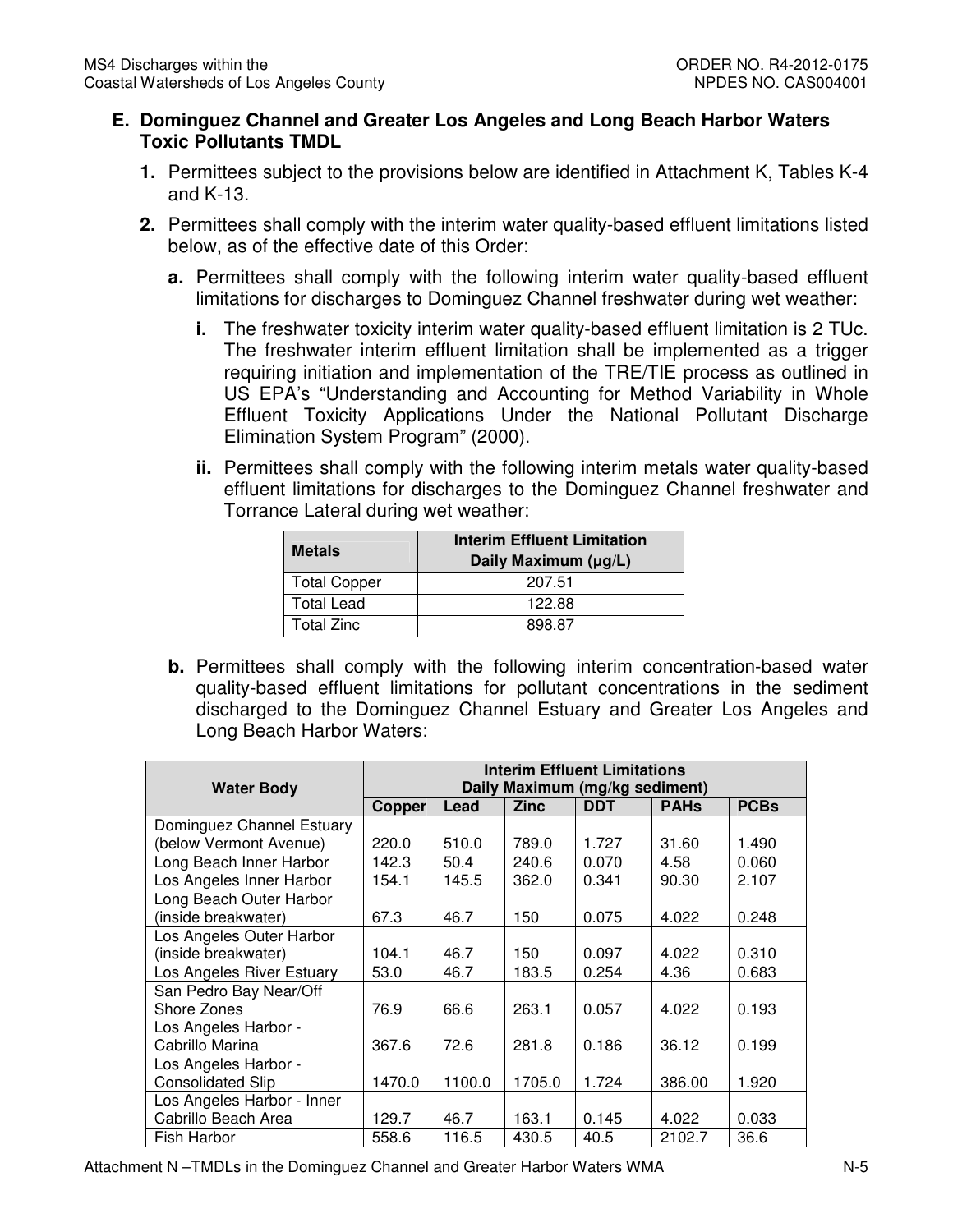- **3.** Permittees shall comply with the final water quality-based effluent limitations as listed below no later than March 23, 2032, and every year thereafter:
	- **a.** Dominguez Channel Freshwater Wet Weather
		- **i.** Freshwater Toxicity Effluent Limitation shall not exceed the monthly median of 1 TUc.
		- **ii.** Permittees shall comply with the following final metals water quality-based effluent limitations for discharges to Dominguez Channel and all upstream reaches and tributaries of Dominguez Channel above Vermont Avenue:

| <b>Metals</b>       | <b>Water Column Mass-Based</b><br><b>Final Effluent Limitation</b><br>Daily Maximum <sup>6</sup> (g/day) |
|---------------------|----------------------------------------------------------------------------------------------------------|
| <b>Total Copper</b> | 1,300.3                                                                                                  |
| <b>Total Lead</b>   | 5,733.7                                                                                                  |
| Total Zinc          | 9,355.5                                                                                                  |

- **b.** Torrance Lateral Freshwater and Sediment Wet Weather
	- **i.** Permittees shall comply with the following final metals water quality-based effluent limitations for discharges to the Torrance Lateral:

| <b>Metals</b>       | <b>Water Column</b><br><b>Effluent Limitation</b><br>Daily Maximum <sup>7</sup><br>(unfiltered, µg/L) |  |  |
|---------------------|-------------------------------------------------------------------------------------------------------|--|--|
| <b>Total Copper</b> | 97                                                                                                    |  |  |
| <b>Total Lead</b>   | 42 7                                                                                                  |  |  |
| <b>Total Zinc</b>   |                                                                                                       |  |  |

 **ii.** Permittees shall comply with the following final concentration-based water quality-based effluent limitations for pollutant concentrations in the sediment discharged to the Torrance Lateral:

| <b>Metals</b>       | <b>Concentration-Based</b><br><b>Effluent Limitation</b><br><b>Daily Maximum</b><br>(mg/kg dry) |  |
|---------------------|-------------------------------------------------------------------------------------------------|--|
| <b>Total Copper</b> | 31.6                                                                                            |  |
| <b>Total Lead</b>   | 35.8                                                                                            |  |
| <b>Total Zinc</b>   | 121                                                                                             |  |

 $\,6\,$  Channel. Recalculated mass-based effluent limitations using ambient hardness and flow rate at the time of sampling are chronic hardness dependent water quality criteria provided in the California Toxics Rule (CTR) are achieved. Effluent limitations are based on a hardness of 50 mg/L, and 90th percentile of annual flow rates (62.7 cfs) in Dominguez consistent with the assumptions and requirements of the TMDL. In addition to the effluent limitations above, samples collected during flow conditions less than the 90<sup>th</sup> percentile of annual flow rates must demonstrate that the acute and

 $\overline{a}$ 

 ambient hardness at the time of sampling are consistent with the assumptions and requirements of the TMDL. In addition to the effluent limitations above, samples collected during flow conditions less than the 90<sup>th</sup> percentile of annual flow rates must demonstrate that the acute and chronic hardness dependent water quality criteria provided in the CTR are achieved. <sup>7</sup> Effluent limitations are based on a hardness of 50 mg/L. Recalculated concentration-based effluent limitations using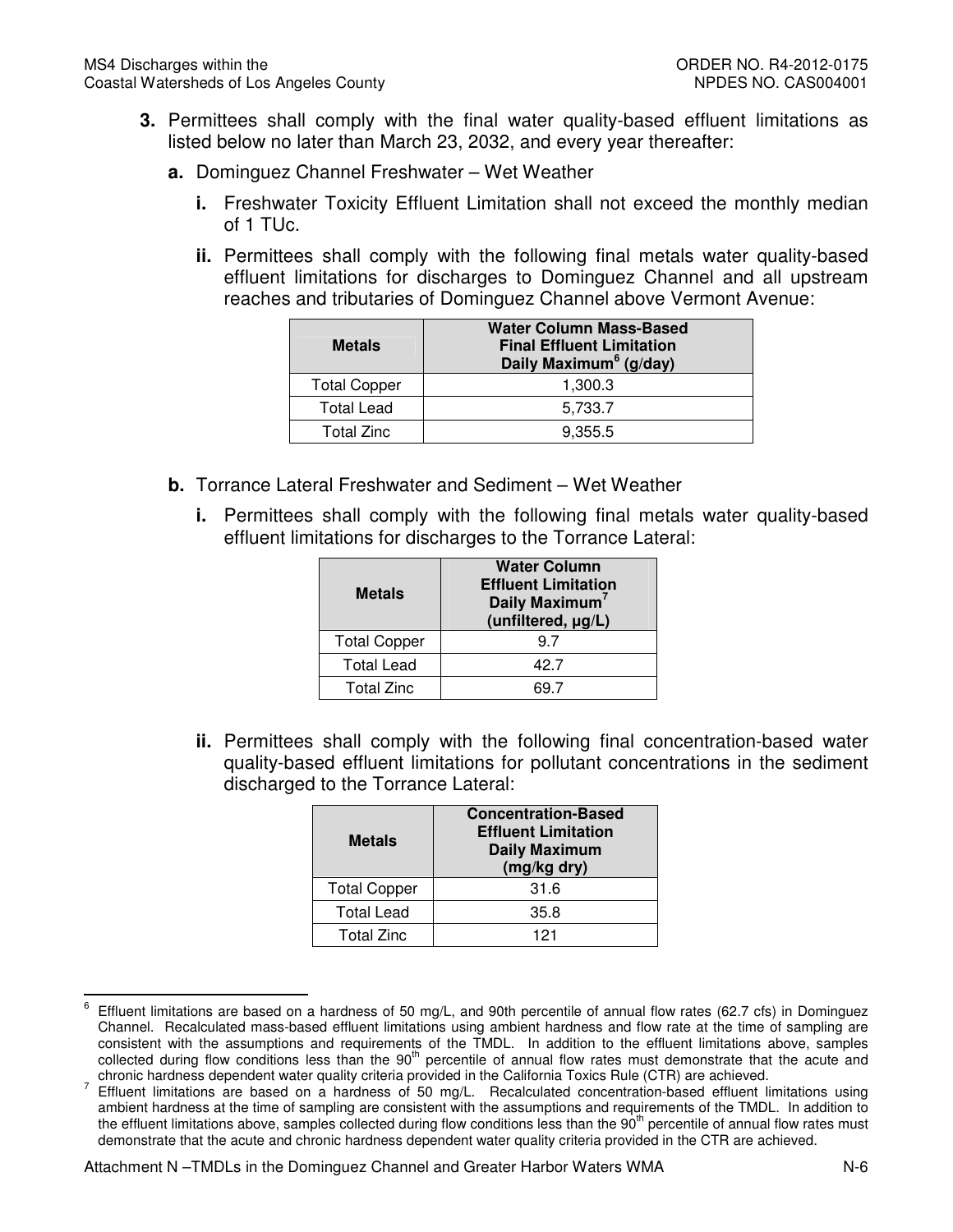- **c.** Dominguez Channel Estuary and Greater Los Angeles and Long Beach Harbor **Waters** 
	- **i.** Permittees shall comply with the following final mass-based water quality- based effluent limitations, expressed as an annual loading of pollutants in the sediment deposited to Dominguez Channel Estuary, Los Angeles River Estuary, and the Greater Los Angeles and Long Beach Harbor Waters:

| <b>Water Body</b>         | <b>Final Effluent Limitations</b><br>Annual (kg/yr) |                 |                 |                   |  |
|---------------------------|-----------------------------------------------------|-----------------|-----------------|-------------------|--|
|                           | <b>Total Cu</b>                                     | <b>Total Pb</b> | <b>Total Zn</b> | <b>Total PAHs</b> |  |
| Dominguez Channel Estuary | 22.4                                                | 54.2            | 271.8           | 0.134             |  |
| <b>Consolidated Slip</b>  | 2.73                                                | 3.63            | 28.7            | 0.0058            |  |
| Inner Harbor              | 1.7                                                 | 34.0            | 115.9           | 0.088             |  |
| <b>Outer Harbor</b>       | 0.91                                                | 26.1            | 81.5            | 0.105             |  |
| Fish Harbor (POLA)        | 0.00017                                             | 0.54            | 1.62            | 0.007             |  |
| Cabrillo Marina (POLA)    | 0.0196                                              | 0.289           | 0.74            | 0.00016           |  |
| San Pedro Bay             | 20.3                                                | 54.7            | 213.1           | 1.76              |  |
| <b>LA River Estuary</b>   | 35.3                                                | 65.7            | 242.0           | 2.31              |  |

 **ii.** Permittees shall comply with the following final concentration-based water quality-based effluent limitations for pollutant concentrations in the sediments discharged to the Dominguez Channel Estuary, Consolidated Slip, and Fish Harbor:

| <b>Water Body</b>         | <b>Effluent Limitations</b><br><b>Daily Maximum</b><br>(mg/kg dry sediment) |          |                |  |
|---------------------------|-----------------------------------------------------------------------------|----------|----------------|--|
|                           | Cadmium                                                                     | Chromium | <b>Mercury</b> |  |
| Dominguez Channel Estuary | 1.2                                                                         |          |                |  |
| <b>Consolidated Slip</b>  | 1.2                                                                         |          | 0.15           |  |
| Fish Harbor               | --                                                                          |          | 0.15           |  |

 **d.** Permittees shall comply with the following final mass-based water quality-based effluent limitations, expressed as an annual loading of total DDT and total PCBs in the sediment deposited to Dominguez Channel Estuary, Los Angeles River Estuary, and the Greater Los Angeles and Long Beach Harbor Waters:

|                           | Final Effluent Limitations Annual (g/yr) |                   |  |
|---------------------------|------------------------------------------|-------------------|--|
| <b>Water Body</b>         | <b>Total DDTs</b>                        | <b>Total PCBs</b> |  |
| Dominguez Channel Estuary | 0.250                                    | 0.207             |  |
| <b>Consolidated Slip</b>  | 0.009                                    | 0.004             |  |
| Inner Harbor              | 0.051                                    | 0.059             |  |
| <b>Outer Harbor</b>       | 0.005                                    | 0.020             |  |
| Fish Harbor               | 0.0003                                   | 0.0019            |  |
| Cabrillo Marina           | 0.000028                                 | 0.000025          |  |
| Inner Cabrillo Beach      | 0.0001                                   | 0.0003            |  |
| San Pedro Bay             | 0.049                                    | 0.44              |  |
| LA River Estuary          | 0.100                                    | 0.324             |  |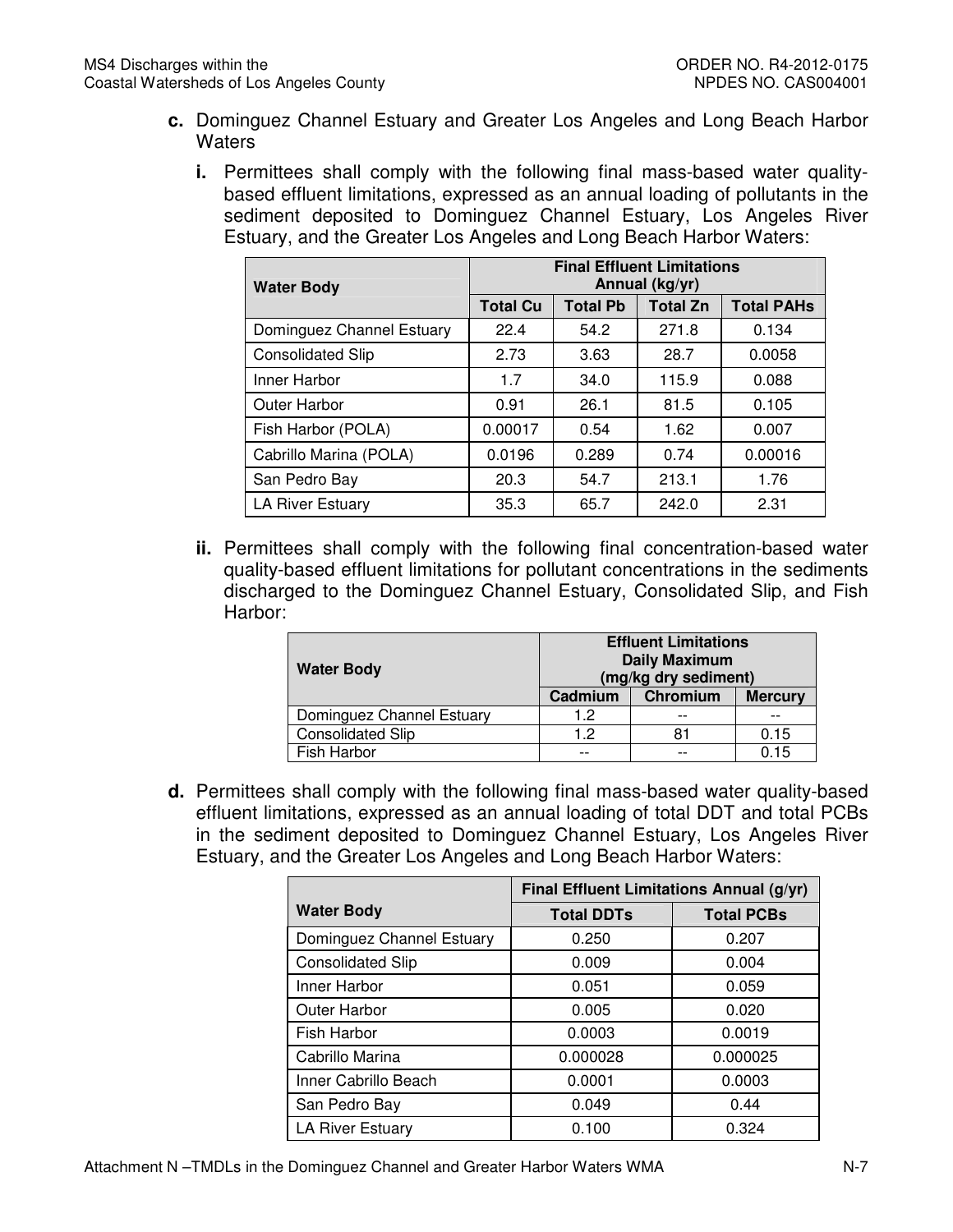- **4.** Compliance Determination
	- **a.** Permittees shall be deemed in compliance with the interim concentration-based water quality-based effluent limitations for pollutant concentrations in the sediment as listed above in part E.2.b by meeting any one of the following methods:
		- **i.** Demonstrate that the. sediment quality condition of Unimpacted or Likely Unimpacted via the interpretation and integration of multiple lines of evidence as defined in the Sediment Quality Objectives (SQO) Part 1, is met; or
		- **ii.** Meet the interim water quality-based effluent limitations in bed sediment over a three-year averaging period; or
		- **iii.** Meet the interim water quality-based effluent limitations in the discharge over a three-year averaging period.
	- **b.** Permittees shall be deemed in compliance with the final fresh water metals water quality-based effluent limitations for discharges to Dominguez Channel and Torrance Lateral as listed above in parts E.3.a.ii and E.3.b.i by meeting any one of the following methods:
		- **i.** Final metals water quality-based effluent limitations are met; or
		- **ii.** CTR total metals criteria are met instream; or
		- **iii.** CTR total metals criteria are met in the discharge.
	- **c.** Permittees shall be deemed in compliance with the final water quality-based effluent limitations for pollutants in the sediment as listed above in parts E.3.c.i and E.3.c.ii by meeting any one of the following methods:
		- **i.** Final water quality-based effluent limitations for pollutants in the sediment are met; or
		- **ii.** The qualitative sediment condition of Unimpacted or Likely Unimpacted via the interpretation and integration of multiple lines of evidence as defined in the SQO Part 1, is met, with the exception of chromium, which is not included in the SQO Part 1; or
		- **iii.** Sediment numeric targets are met in bed sediments over a three-year averaging period.
	- **d.** Permittees shall be deemed in compliance with the final water quality-based effluent limitations for total DDT and total PCBs in the sediment as listed above in part E.3.d by meeting any one of the following methods:
		- **i.** Fish tissue targets are met in species resident to the specified water bodies<sup>8</sup>; or
		- **ii.** Final water quality-based effluent limitations for pollutants in the sediment are met; or

l

<sup>8</sup> 8 A site-specific study to determine resident species shall be submitted to the Regional Water Board Executive Officer for approval.